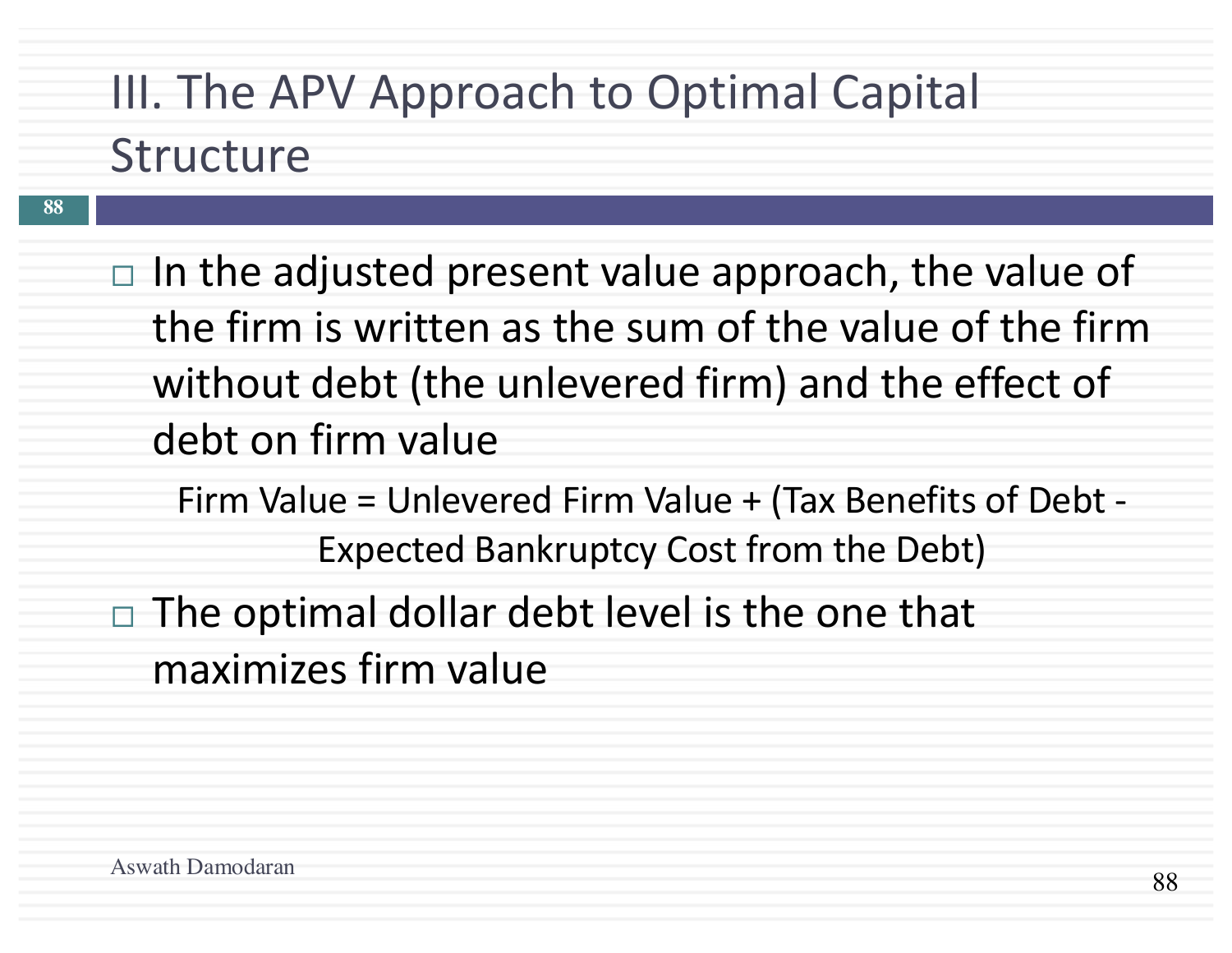# Implementing the APV Approach

- Step 1: Estimate the unlevered firm value. This can be done in one of two ways:
	- Estimating the unlevered beta, a cost of equity based upon the unlevered beta and valuing the firm using this cost of equity (which will also be the cost of capital, with an unlevered firm)
	- ¤ Alternatively, Unlevered Firm Value = Current Market Value of Firm Tax Benefits of Debt (Current) + Expected Bankruptcy cost from Debt
- Step 2: Estimate the tax benefits at different levels of debt. The simplest assumption to make is that the savings are perpetual, in which case
	- ¤ Tax benefits = Dollar Debt \* Tax Rate
- $\Box$  Step 3: Estimate a probability of bankruptcy at each debt level, and multiply by the cost of bankruptcy (including both direct and indirect costs) to estimate the expected bankruptcy cost.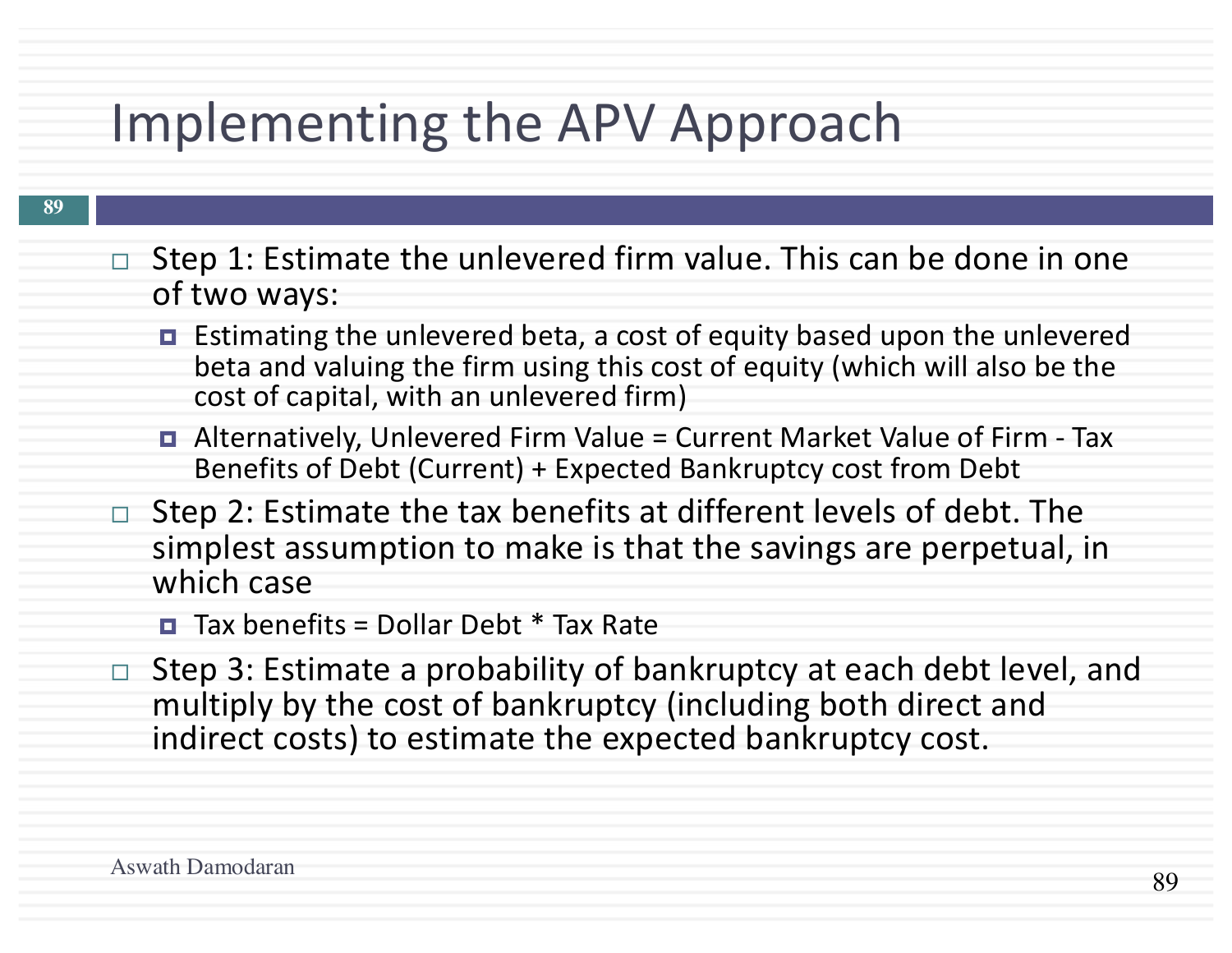# Estimating Expected Bankruptcy Cost

#### $\Box$  Probability of Bankruptcy

- Estimate the synthetic rating that the firm will have at each level of debt
- ¤ Estimate the probability that the firm will go bankrupt over time, at that level of debt (Use studies that have estimated the empirical probabilities of this occurring over time - Altman does an update every year)

#### $\Box$  Cost of Bankruptcy

- The direct bankruptcy cost is the easier component. It is generally between 5-10% of firm value, based upon empirical studies
- The indirect bankruptcy cost is much tougher. It should be higher for sectors where operating income is affected significantly by default risk (like airlines) and lower for sectors where it is not (like groceries)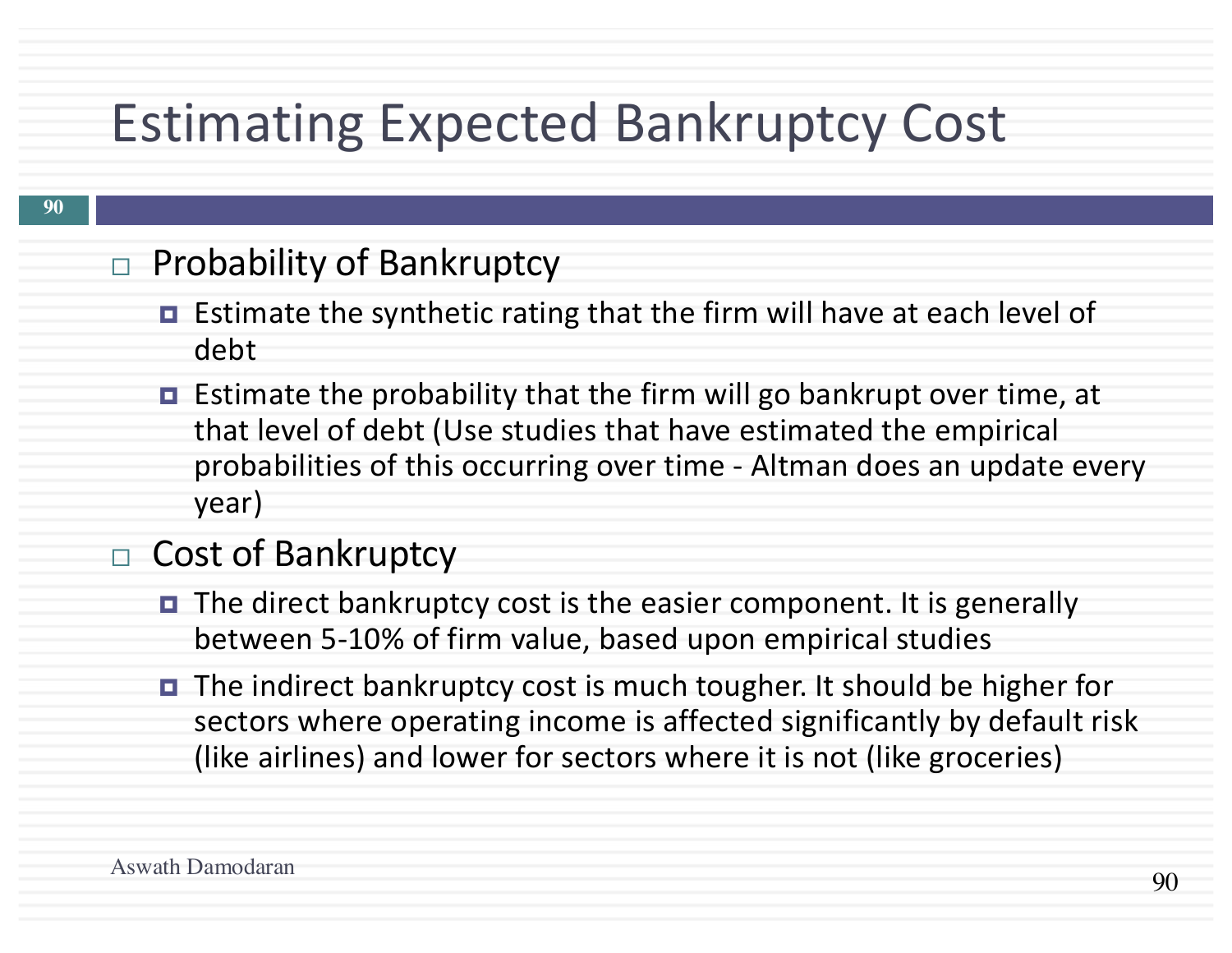## Ratings and Default Probabilities: Results from Altman study of bonds

**91**

| Rating    | <b>Likelihood of Default</b> |                       |
|-----------|------------------------------|-----------------------|
| AAA       | 0.07%                        |                       |
| AA        | 0.51%                        |                       |
| $A+$      | 0.60%                        |                       |
| A         | 0.66%                        | $\bm{\mathsf{A}}$     |
| $A -$     | 2.50%                        | 10                    |
| BBB       | 7.54%                        | y                     |
| ΒB        | 16.63%                       |                       |
| B+        | 25.00%                       | p                     |
| B         | 36.80%                       | $\overline{\text{O}}$ |
| <b>B-</b> | 45.00%                       |                       |
| CCC       | 59.01%                       |                       |
| CC        | 70.00%                       |                       |
| C         | 85.00%                       |                       |
| D         | 100.00%                      |                       |

Altman estimated these probabilities by looking at bonds in each ratings class ten years prior and then examining the proportion of these bonds that defaulted over the ten years.

Aswath Damodaran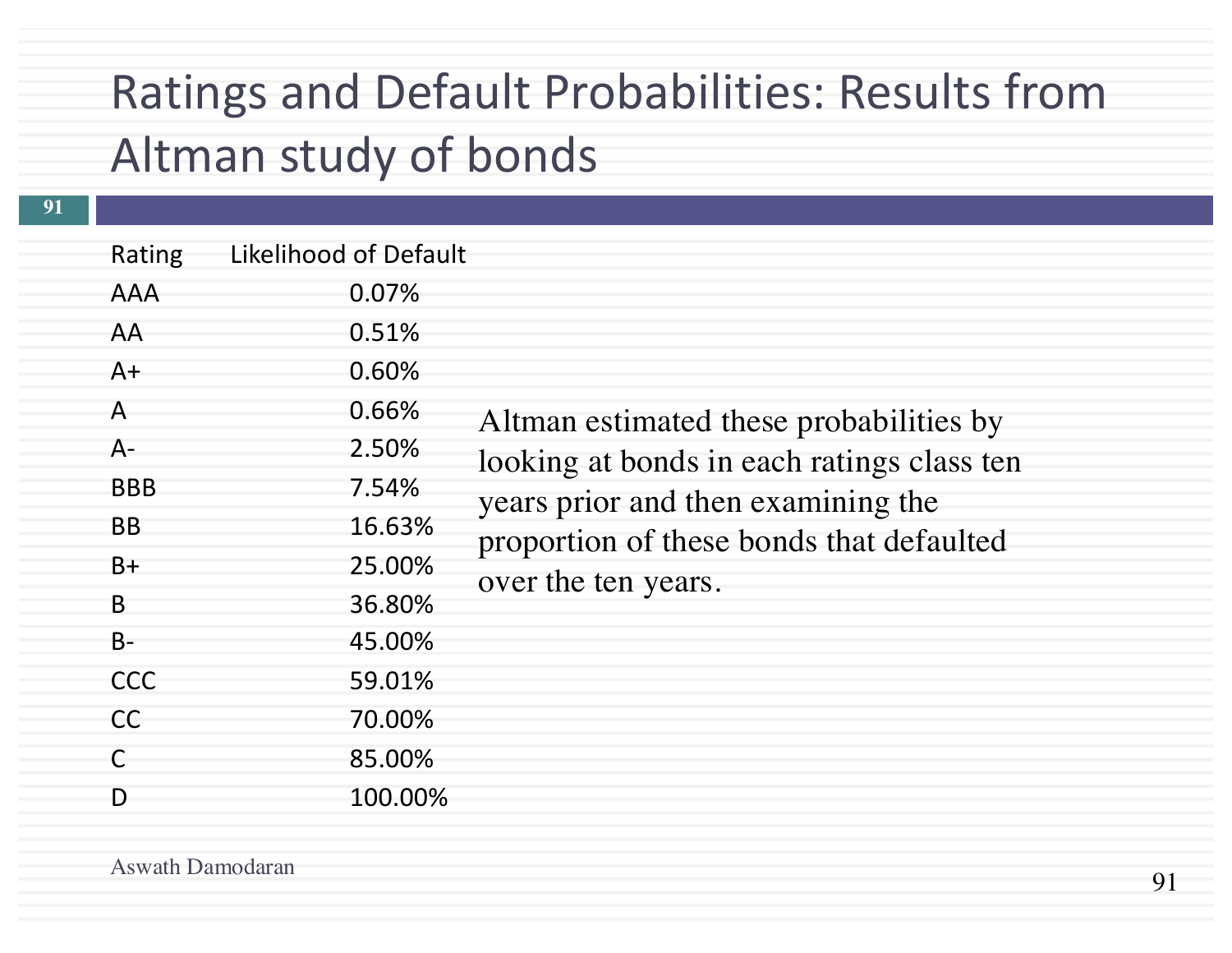## Disney: Estimating Unlevered Firm Value

| Current Value of firm = \$121,878+ \$15,961                       |        | $=$ \$ 137,839 |
|-------------------------------------------------------------------|--------|----------------|
| - Tax Benefit on Current Debt = $$15,961$ * 0.361                 | $=$ \$ | 5,762          |
| + Expected Bankruptcy Cost = 0.66% * (0.25 * 137,839) = \$        |        | 227            |
| Unlevered Value of Firm =                                         |        | $=$ \$ 132,304 |
| <b>O</b> Cost of Bankruptcy for Disney = 25% of firm value        |        |                |
| <b>Probability of Bankruptcy = 0.66%, based on firm's current</b> |        |                |
| rating of A                                                       |        |                |

 $\blacksquare$  Tax Rate = 36.1%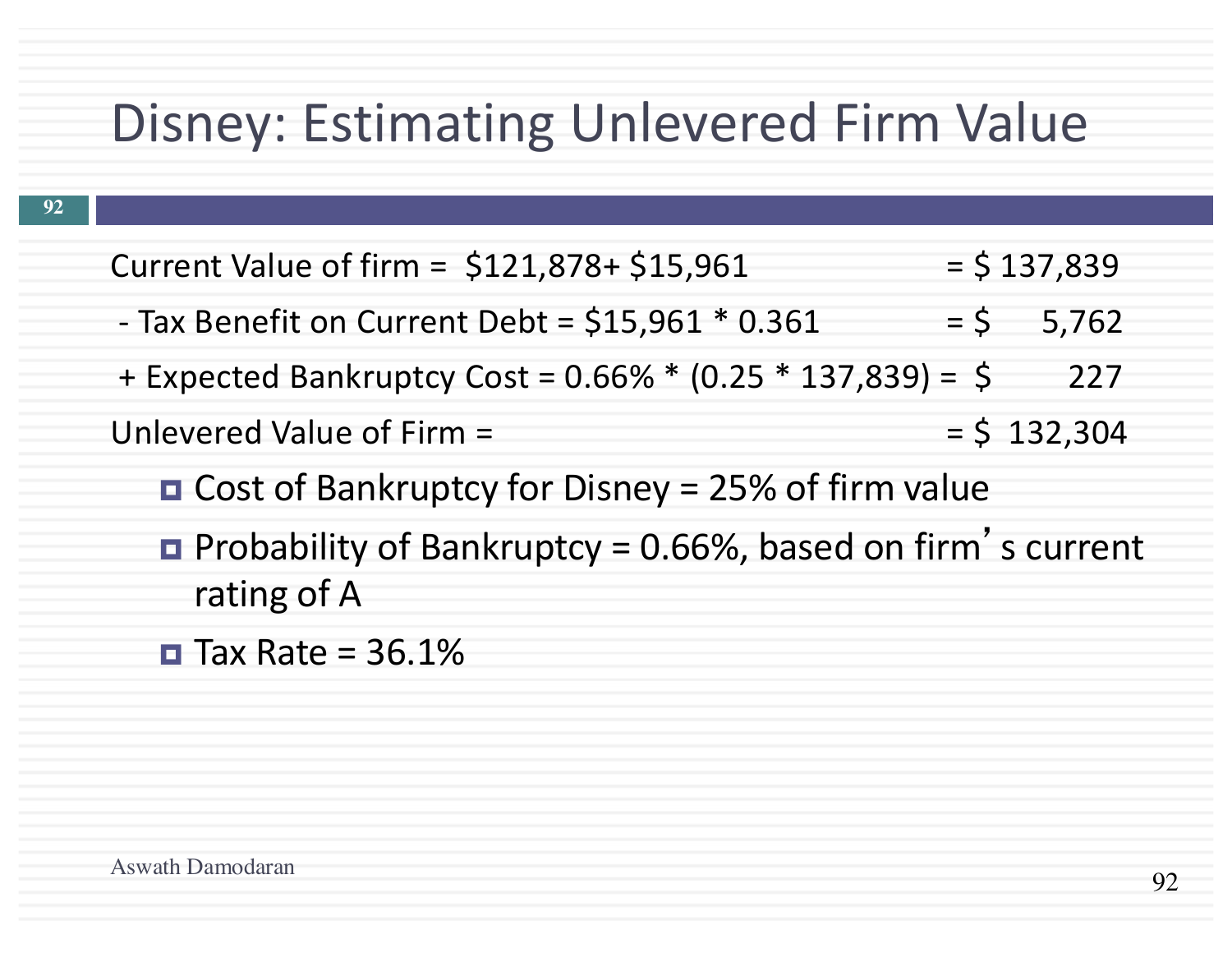### Disney: APV at Debt Ratios

**93**

|            |           |        |                  |          |                                              |             | Expected          | Value of  |
|------------|-----------|--------|------------------|----------|----------------------------------------------|-------------|-------------------|-----------|
|            |           |        | <b>Unlevered</b> |          |                                              | Probability | <b>Bankruptcy</b> | Levered   |
| Debt Ratio | \$Debt    |        |                  |          | Tax Rate Firm Value Tax Benefits Bond Rating | of Default  | Cost              | Firm      |
| $0\%$      | \$0       | 36.10% | \$132,304        | \$0      | AAA                                          | $0.07\%$    | \$23              | \$132,281 |
| $10\%$     | \$13,784  | 36.10% | \$132,304        | \$4,976  | Aaa/AAA                                      | $0.07\%$    | \$24              | \$137,256 |
| 20%        | \$27,568  | 36.10% | \$132,304        | \$9,952  | Aaa/AAA                                      | $0.07\%$    | \$25              | \$142,231 |
| $30\%$     | \$41,352  | 36.10% | \$132,304        | \$14,928 | Aa2/AA                                       | 0.51%       | \$188             | \$147,045 |
| $40\%$     | \$55,136  | 36.10% | \$132,304        | \$19,904 | A2/A                                         | $0.66\%$    | \$251             | \$151,957 |
| 50%        | \$68.919  | 36.10% | \$132,304        | \$24,880 | $B3/B$ -                                     | 45.00%      | \$17,683          | \$139,501 |
| 60%        | \$82,703  | 36.10% | \$132,304        | \$29,856 | C2/C                                         | 59.01%      | \$23,923          | \$138,238 |
| $70\%$     | \$96,487  | 32.64% | \$132,304        | \$31,491 | C2/C                                         | 59.01%      | \$24,164          | \$139,631 |
| 80%        | \$110,271 | 26.81% | \$132,304        | \$29,563 | Ca2/CC                                       | 70.00%      | \$28,327          | \$133,540 |
| $90\%$     | \$124,055 | 22.03% | \$132,304        | \$27,332 | Caa/CCC                                      | 85.00%      | \$33,923          | \$125,713 |

The optimal debt ratio is 40%, which is the point at which firm value is maximized.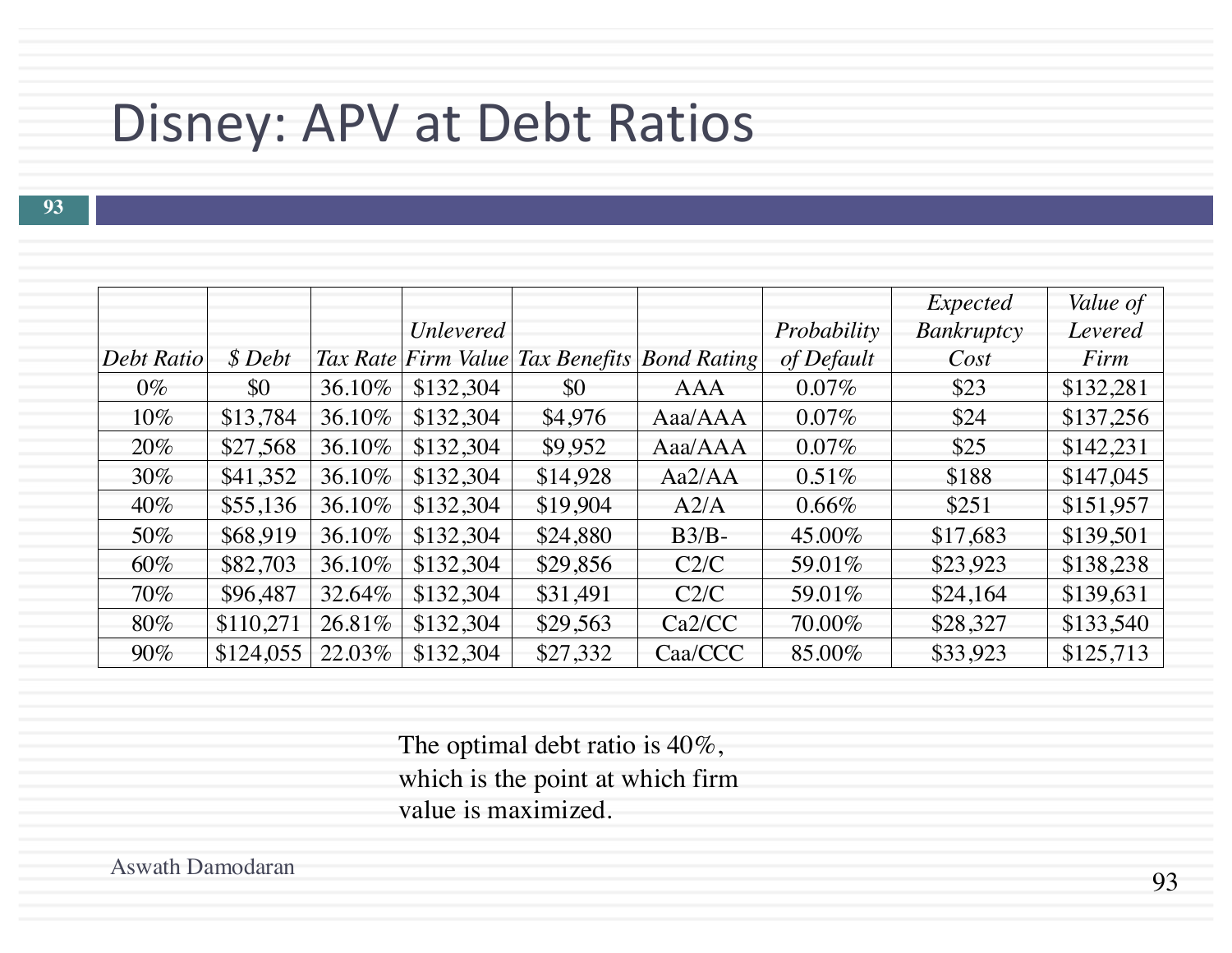# IV. Relative Analysis

- $\Box$  The "safest" place for any firm to be is close to the industry average
- $\Box$  Subjective adjustments can be made to these averages to arrive at the right debt ratio.
	- $\blacksquare$  Higher tax rates -> Higher debt ratios (Tax benefits)
	- **□ Lower insider ownership -> Higher debt ratios (Greater** discipline)
	- **□ More stable income -> Higher debt ratios (Lower** bankruptcy costs)
	- **□** More intangible assets -> Lower debt ratios (More agency problems)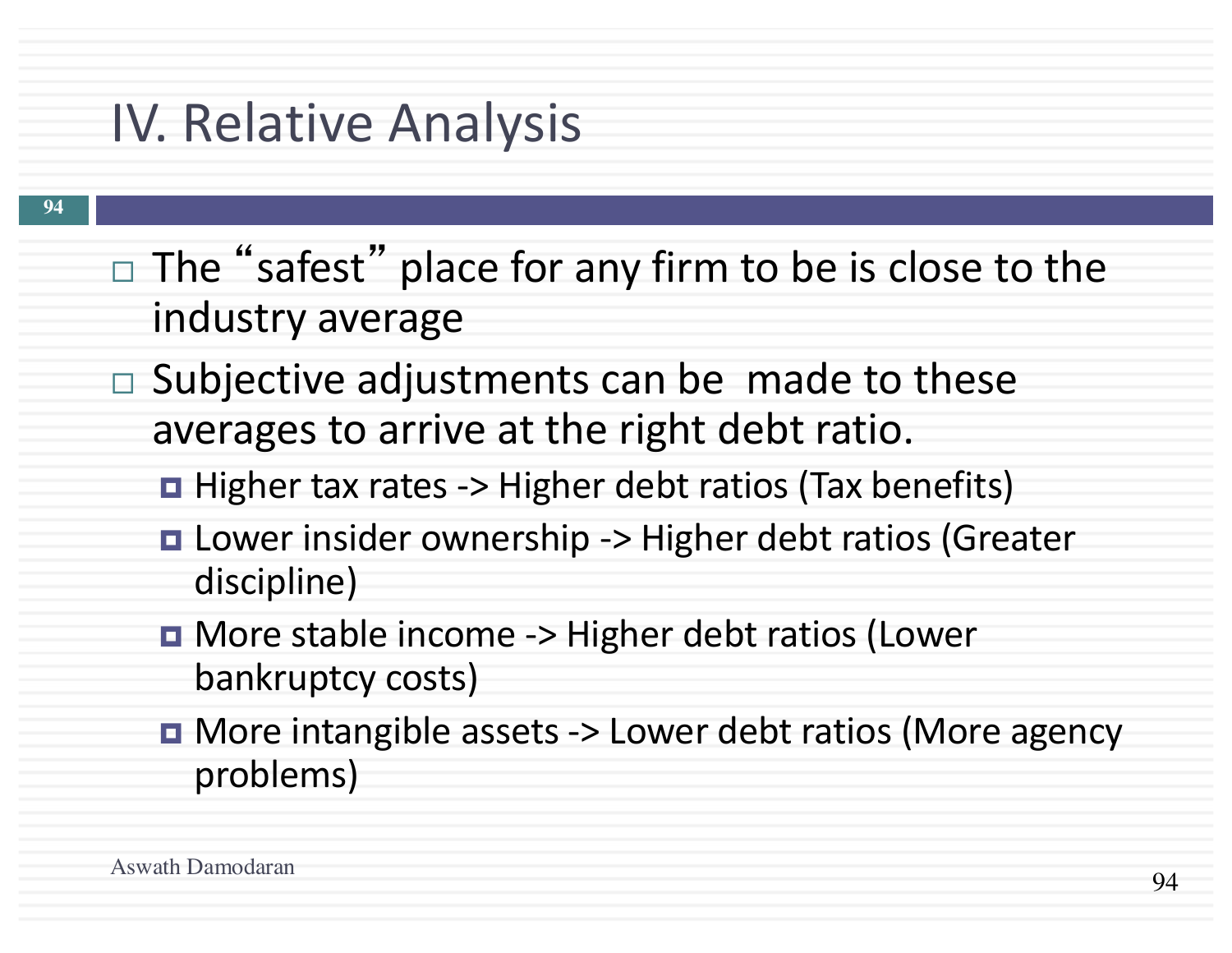# Comparing to industry averages

|                       |                      | Debt to Capital<br>Ratio | Net Debt to Capital<br>Ratio |                 |                                                                          |                      | Debt to Capital<br>Ratio |                      | Net Debt to Capital<br>Ratio |
|-----------------------|----------------------|--------------------------|------------------------------|-----------------|--------------------------------------------------------------------------|----------------------|--------------------------|----------------------|------------------------------|
| Company               | <b>Book</b><br>value | Market<br>value          | <b>Book</b><br>value         | Market<br>value | Comparable<br>group                                                      | <b>Book</b><br>value | Market<br>value          | <b>Book</b><br>value | Market<br>value              |
| Disney                | 22.88%               | 11.58%                   | 17.70%                       | 8.98%           | US.<br>Entertainment                                                     | 39.03%               | 15.44%                   | 24.92%               | 9.93%                        |
| Vale                  | 39.02%               | 35.48%                   | 34.90%                       | 31.38%          | Global<br>Diversified<br>Mining & Iron<br>Ore (Market)<br>cap $>$ \$1 b) | 34.43%               | 26.03%                   | 26.01%               | 17.90%                       |
| Tata<br><b>Motors</b> | 58.51%               | 29.28%                   | 22.44%                       | 19.25%          | <b>Global Autos</b><br>(Market Cap> \$1<br>$\mathbf{b}$                  | 35.96%               | 18.72%                   | 3.53%                | 0.17%                        |
| Baidu                 | 32.93%               | 5.23%                    | 20.12%                       | 2.32%           | Global Online<br>Advertising                                             | 6.37%                | 1.83%                    | $-27.13%$            | $-2.76%$                     |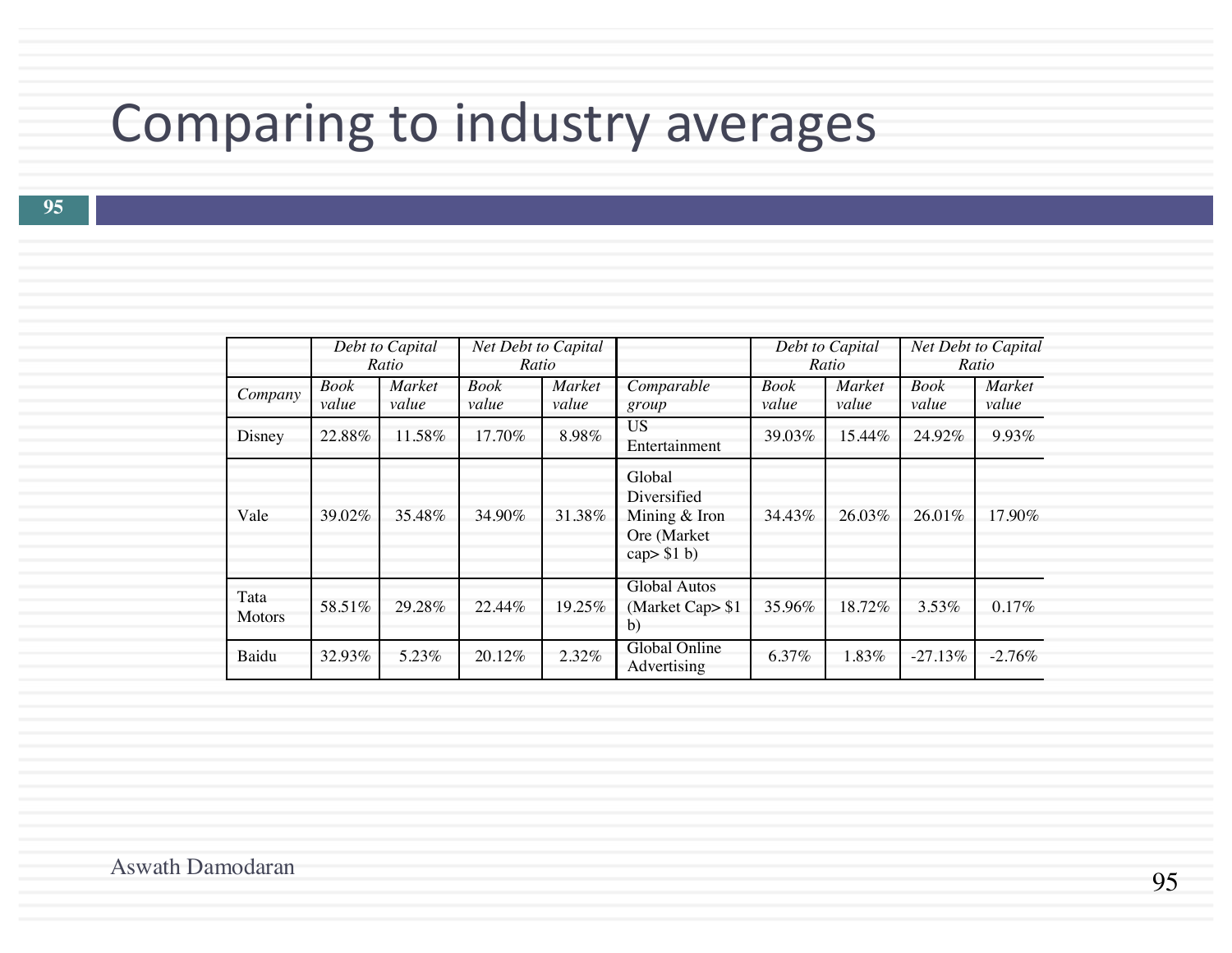# Getting past simple averages

- Step 1: Run a regression of debt ratios on the variables that you believe determine debt ratios in the sector. For example,
	- Debt Ratio =  $a + b$  (Tax rate) + c (Earnings Variability) + d (EBITDA/Firm Value)
- Check this regression for statistical significance (t statistics) and predictive ability (R squared)
- Step 2: Estimate the values of the proxies for the firm under consideration. Plugging into the cross sectional regression, we can obtain an estimate of predicted debt ratio.
- Step 3: Compare the actual debt ratio to the predicted debt ratio.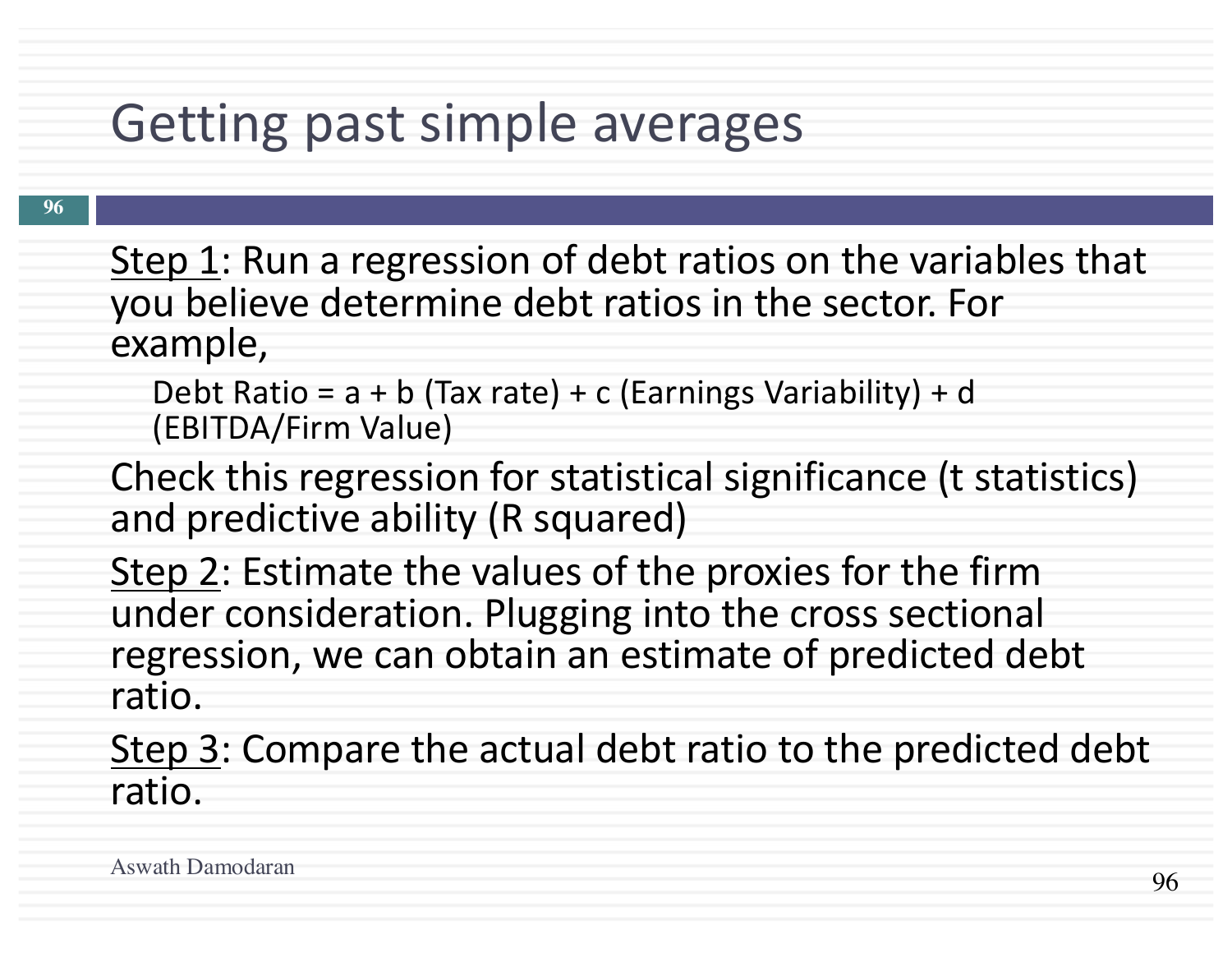# Applying the Regression Methodology: Global Auto Firms

 $\Box$  Using a sample of 56 global auto firms, we arrived at the following regression:

Debt to capital = 0.09 + 0.63 (Effective Tax Rate) + 1.01 (EBITDA/ Enterprise Value) - 0.93 (Cap Ex/ Enterprise Value)

 $\Box$  The R squared of the regression is 21%. This regression can be used to arrive at a predicted value for Tata Motors of:

Predicted Debt Ratio = 0.09 + 0.63 (0.252) +1.01 (0.1167) - 0.93  $(0.1949) = .1854$  or  $18.54%$ 

 $\Box$  Based upon the capital structure of other firms in the automobile industry, Tata Motors should have a market value debt ratio of 18.54%. It is over levered at its existing debt ratio of 29.28%.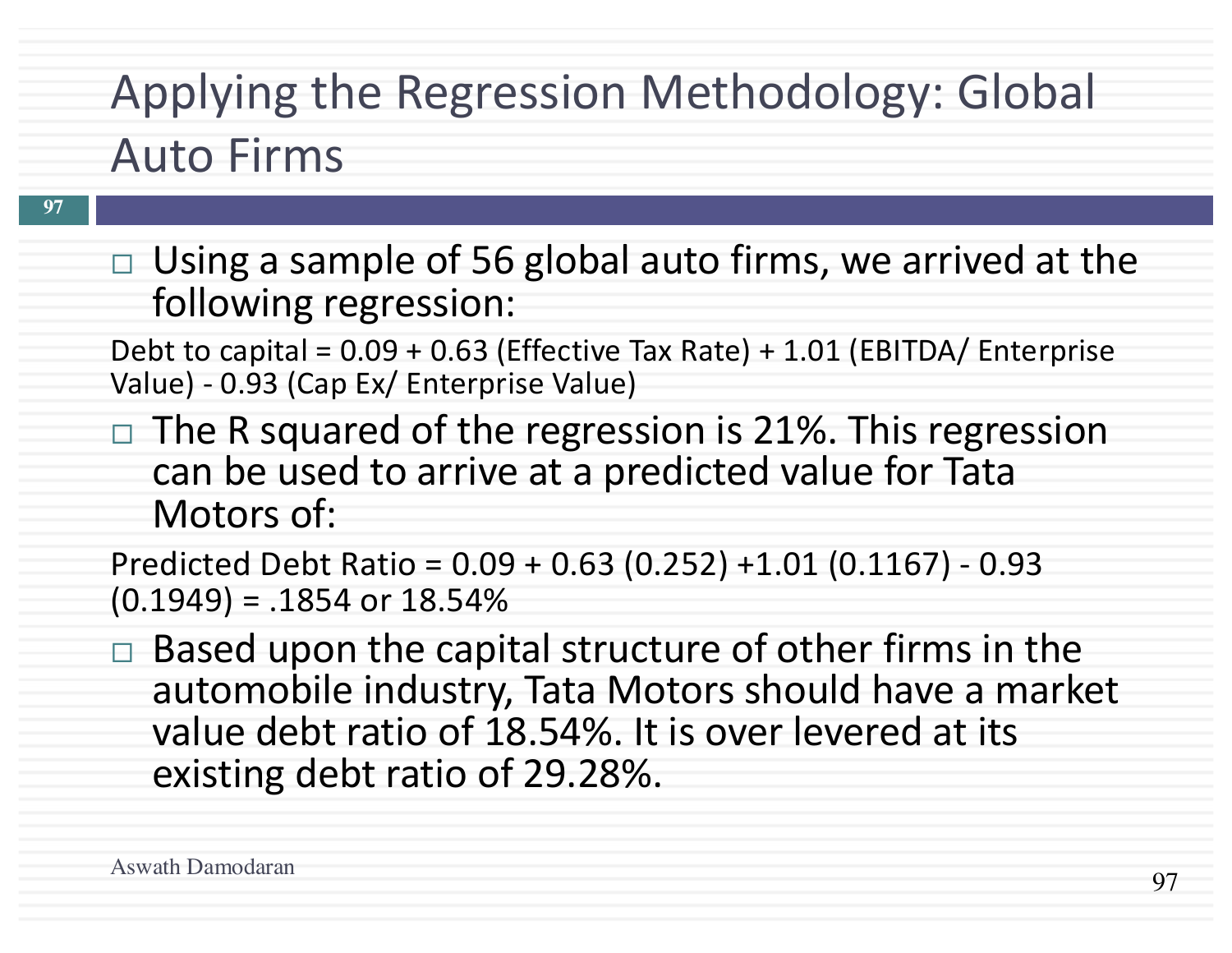# Extending to the entire market

- **98**
- $\Box$  Using 2014 data for US listed firms, we looked at the determinants of the market debt to capital ratio. The regression provides the following results –
- DFR = 0.27 0.24 ETR -0.10 g– 0.065 INST -0.338 CVOI+ 0.59 E/V
	- (15.79) (9.00) (2.71) (3.55) (3.10) (6.85)
	- $DFR = Debt / (Debt + Market Value of Equity)$
	- ETR = Effective tax rate in most recent twelve months
	- INST = % of Shares held by institutions
	- CVOI = Std dev in OI in last 10 years/ Average OI in last 10 years
	- $E/V = EBITDA / (Market Value of Equity + Debt-Cash)$

The regression has an **R-squared of 8%.**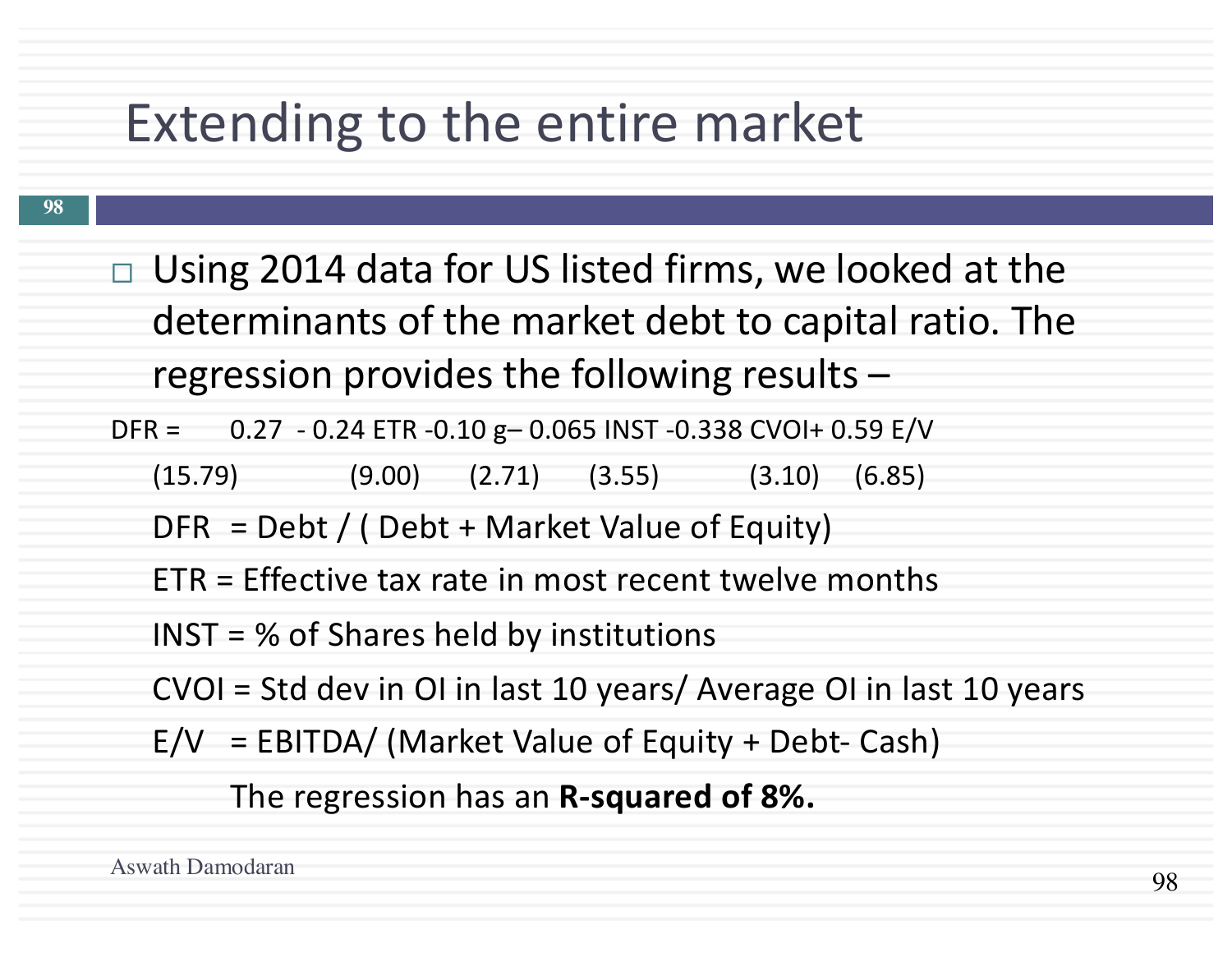# Applying the Regression

 $\Box$  Disney had the following values for these inputs in 2014. Estimate the optimal debt ratio using the debt regression.

| <b>Effective Tax Rate (ETR)</b>       | $= 31.02%$ |
|---------------------------------------|------------|
| <b>Expected Revenue Growth</b>        | $= 6.45%$  |
| Institutional Holding % (INST)        | $= 70.2%$  |
| Coefficient of Variation in OI (CVOI) | $= 0.0296$ |
| EBITDA/Value of firm (E/V)            | $= 9.35\%$ |

Optimal Debt Ratio

= 0.27 - 0.24 (.3102) -0.10 (.0645)– 0.065 (.702) -0.338 (.0296)+ 0.59 (.0935)

 $= 0.1886$  or  $18.86\%$ 

 $\Box$  What does this optimal debt ratio tell you?

 $\Box$  Why might it be different from the optimal calculated using the weighted average cost of capital?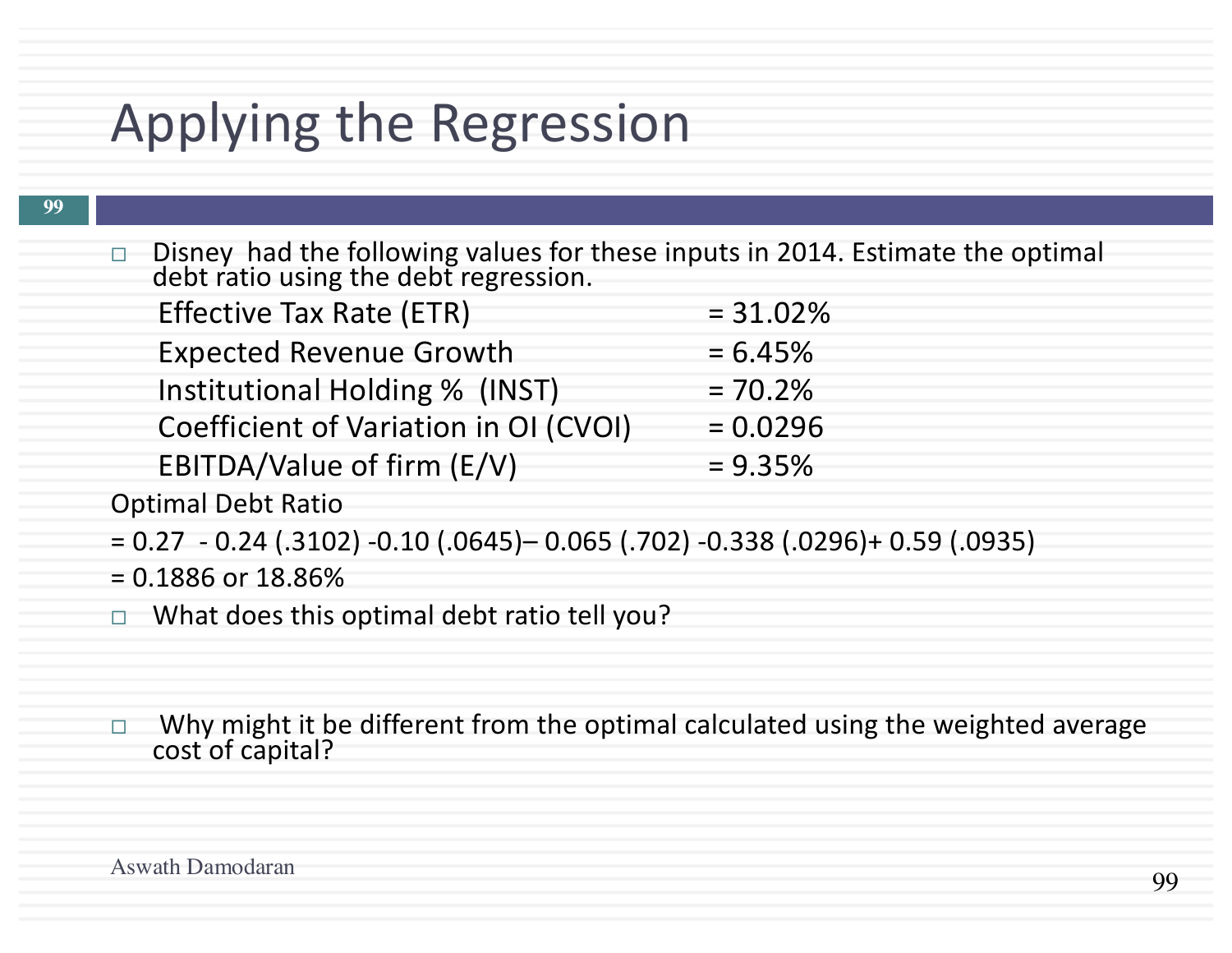# Summarizing the optimal debt ratios…

|                                      | Disney               | Vale                          | <b>Tata Motors</b> | Baidu  |
|--------------------------------------|----------------------|-------------------------------|--------------------|--------|
| <b>Actual Debt Ratio</b>             | 11.58%               | 35.48%                        | 29.28%             | 5.23%  |
| Optimal                              |                      |                               |                    |        |
| I. Operating income                  | 35.00%               |                               |                    |        |
| II. Standard Cost of capital         | $\overline{40.00\%}$ | $\overline{30.00\%}$ (actual) | 20.00%             | 10.00% |
|                                      |                      | $50.00\%$ (normalized)        |                    |        |
| III. Enhanced Cost of Capital 40.00% |                      | 30.00% (actual)               | 10.00%             | 10.00% |
|                                      |                      | $40.00\%$ (normalized)        |                    |        |
| <b>IV. APV</b>                       | 40.00%               | 30.00%                        | 20.00%             | 20.00% |
| V. Comparable                        |                      |                               |                    |        |
| To industry                          | 28.54%               | 26.03%                        | 18.72%             | 1.83%  |
| To market                            | 18.86%               |                               |                    |        |

Aswath Damodaran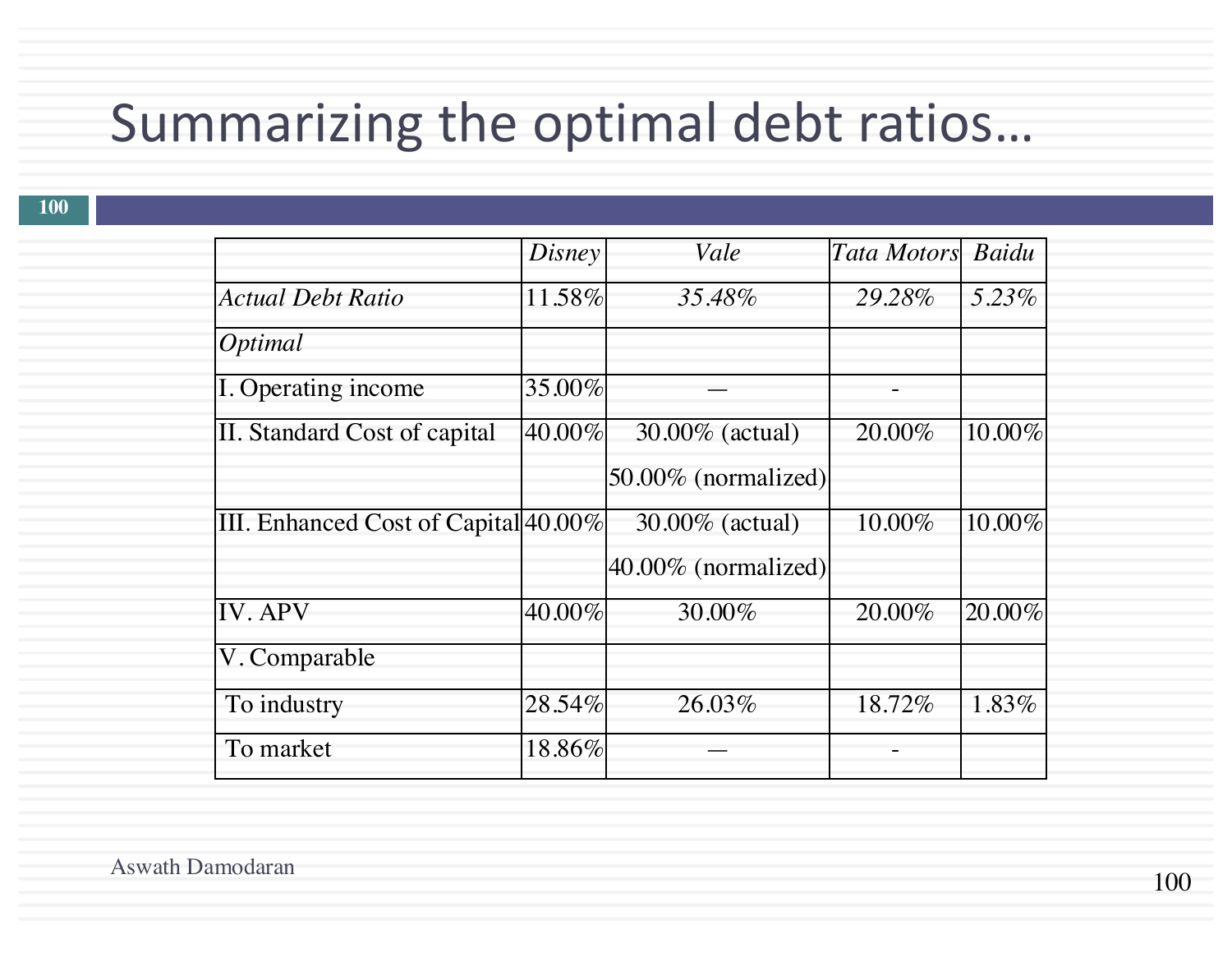# GETTING TO THE OPTIMAL: TIMING AND FINANCING **CHOICES**

You can take it slow.. Or perhaps not…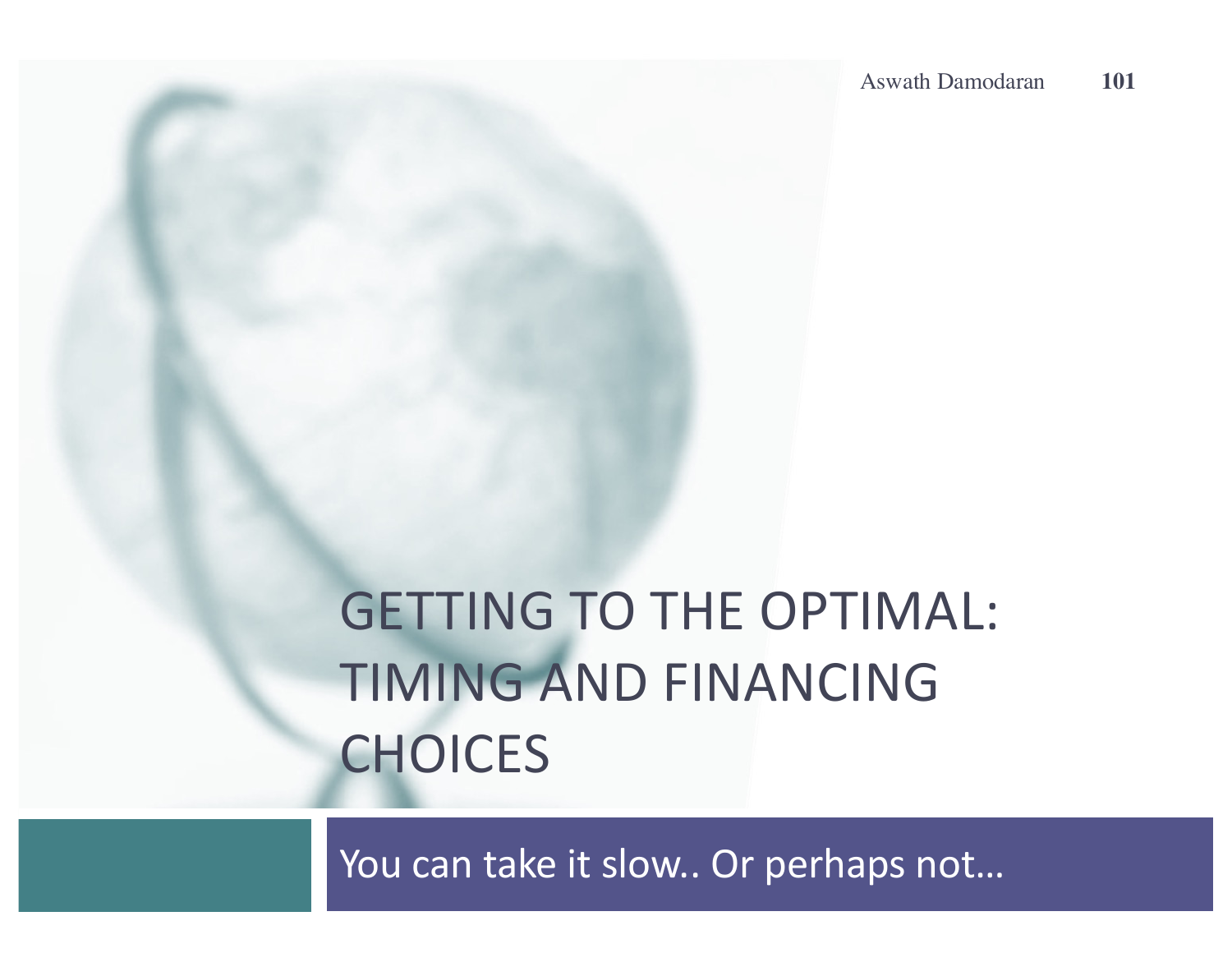## Big Picture…

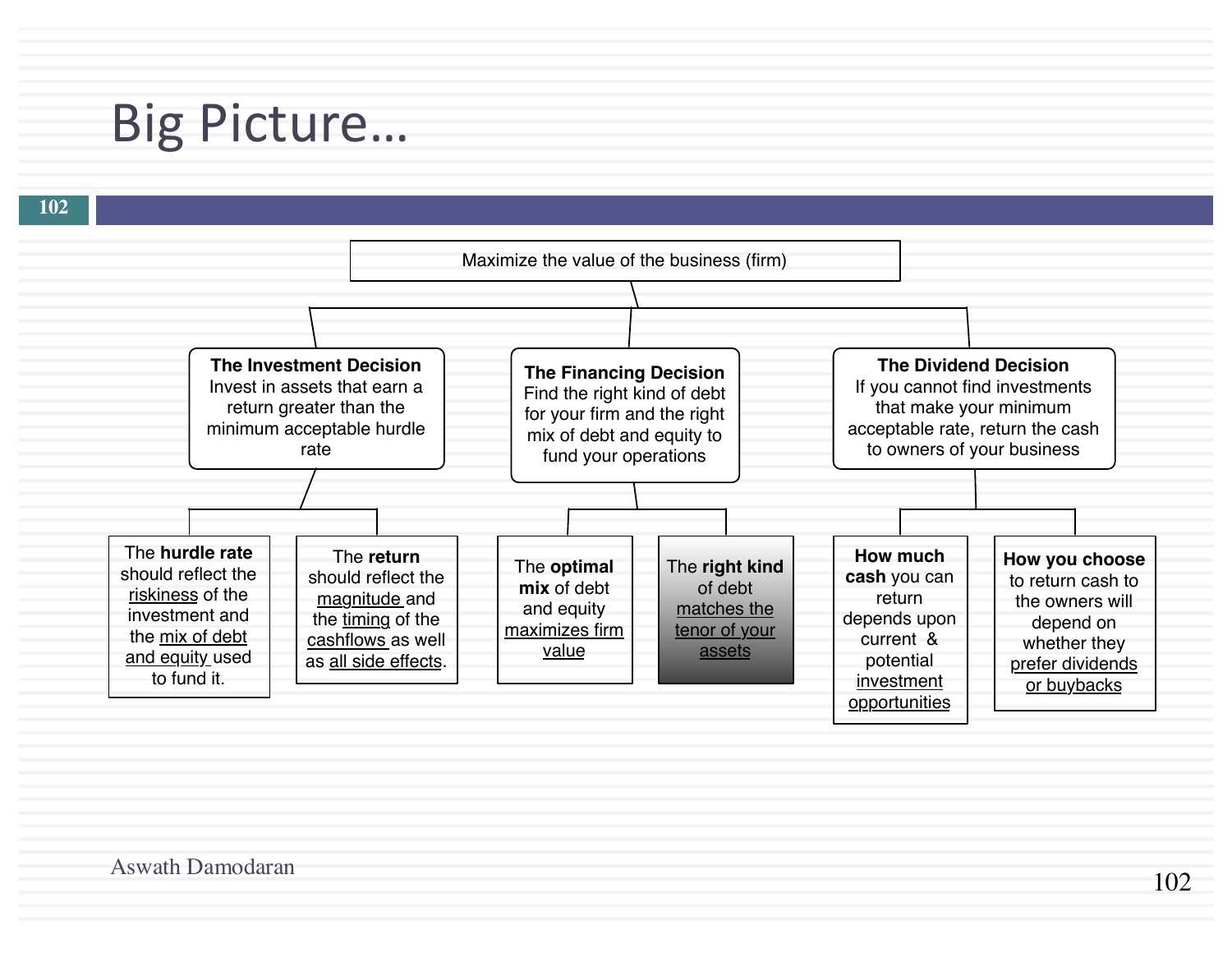# Now that we have an optimal.. And an actual.. What next?

- **103**
- $\Box$  At the end of the analysis of financing mix (using whatever tool or tools you choose to use), you can come to one of three conclusions:
	- 1. The firm has the right financing mix
	- 2. It has too little debt (it is under levered)
	- 3. It has too much debt (it is over levered)
- $\Box$  The next step in the process is
	- Deciding how much quickly or gradually the firm should move to its optimal
	- Assuming that it does, the right kind of financing to use in making this adjustment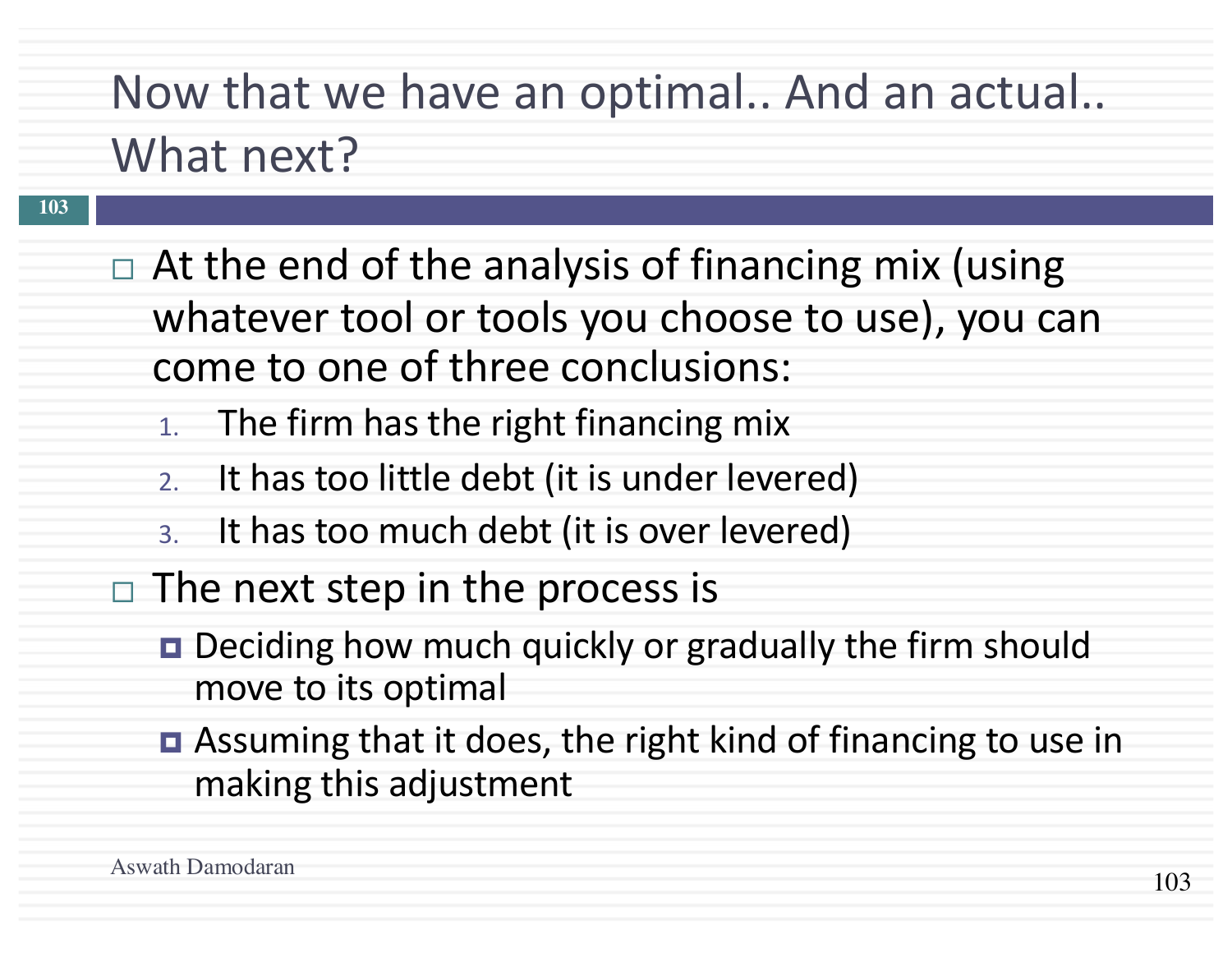# A Framework for Getting to the Optimal

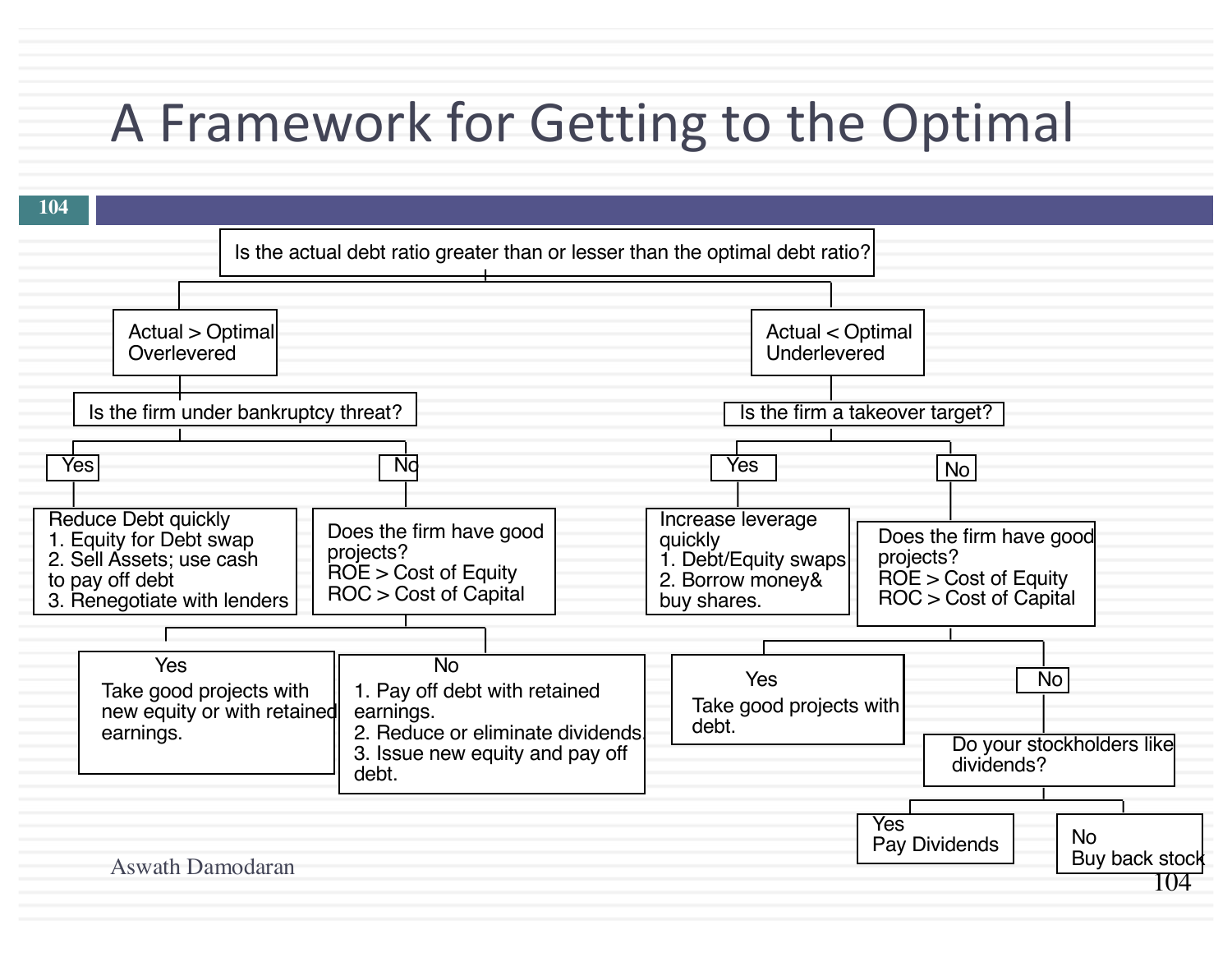# Disney: Applying the Framework

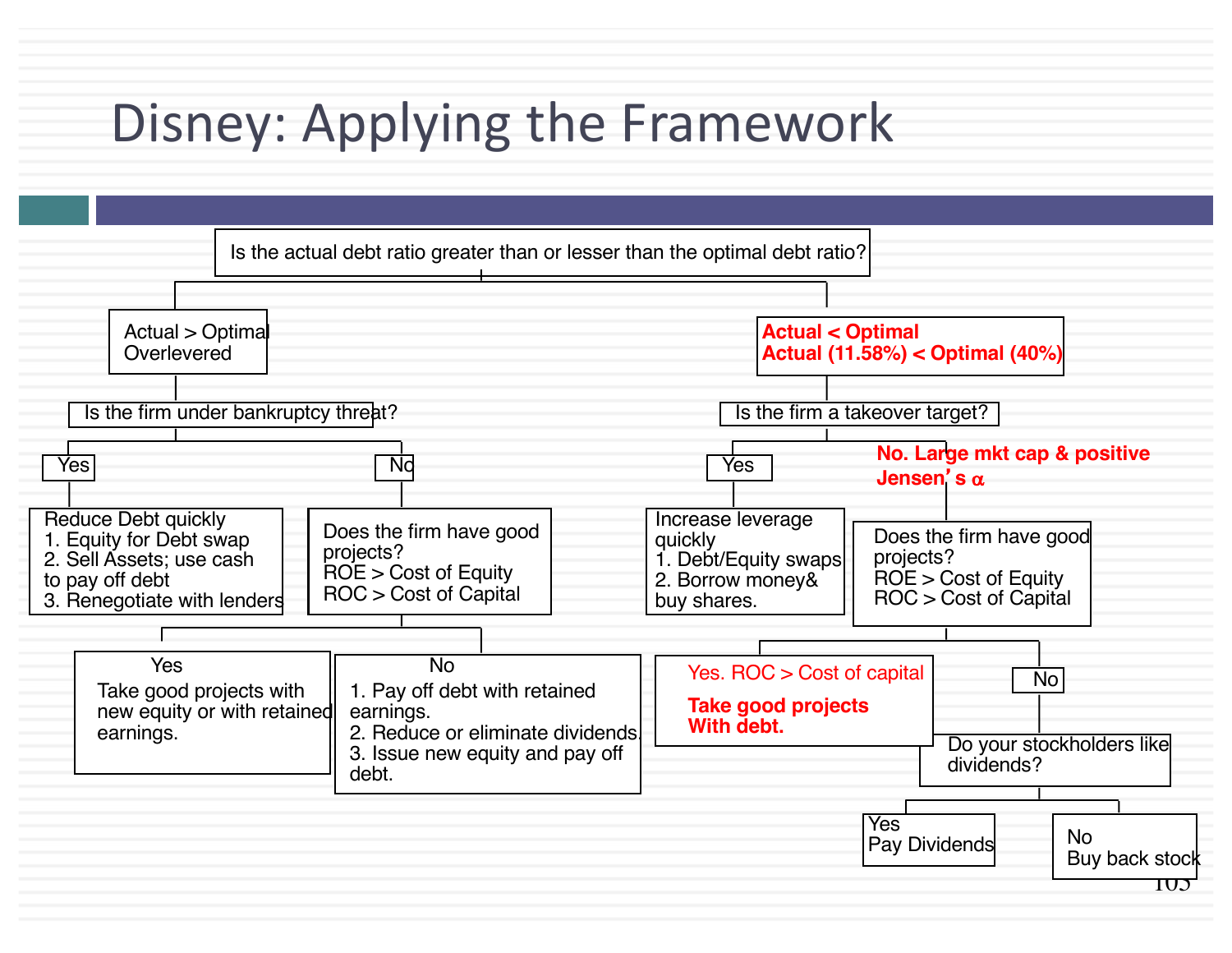# **8 Application Test: Getting to the Optimal**

- $\Box$  Based upon your analysis of both the firm's capital structure and investment record, what path would you map out for the firm?
- a. Immediate change in leverage
- b. Gradual change in leverage
- c. No change in leverage
- $\Box$  Would you recommend that the firm change its financing mix by
- a. Paying off debt/Buying back equity
- b. Take projects with equity/debt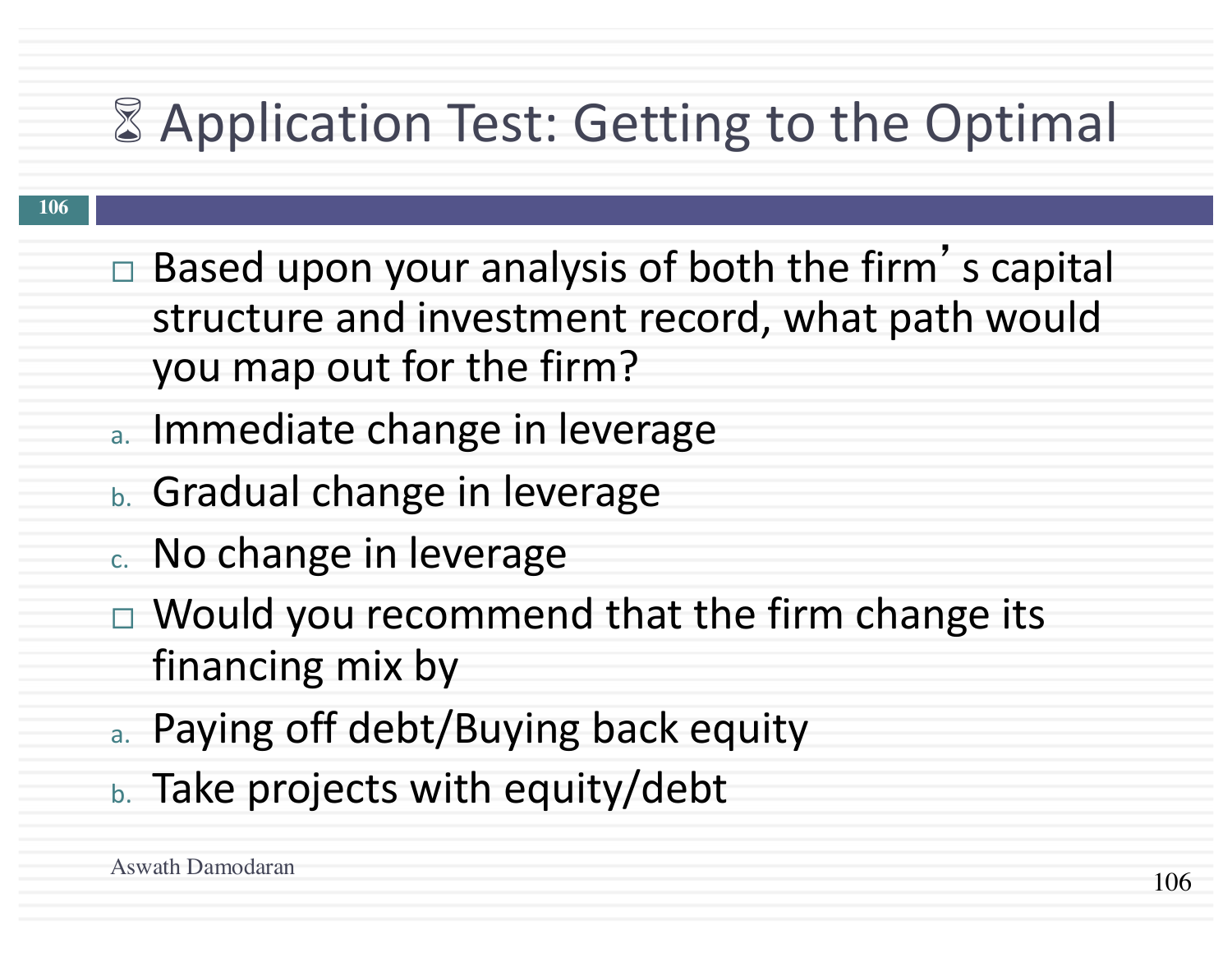#### The Mechanics of Changing Debt Ratio quickly…

#### **To decrease the debt ratio**

*Sell operating assets and use cash to pay down debt.*

*Issue new stock to retire debt or get debt holders to accept equity in the firm.*

| <b>Assets</b>                                                                            | <b>Liabilities</b>                                                    |  |  |
|------------------------------------------------------------------------------------------|-----------------------------------------------------------------------|--|--|
| Cash                                                                                     | Debt                                                                  |  |  |
| Opearing<br>Assets in place<br><b>Growth Assets</b>                                      | Equity                                                                |  |  |
| Sell operating assets<br>and use cash to buy<br>back stock or pay or<br>special dividend | Borrow money and buy<br>back stock or pay a large<br>special dividend |  |  |

#### **To increase the debt ratio**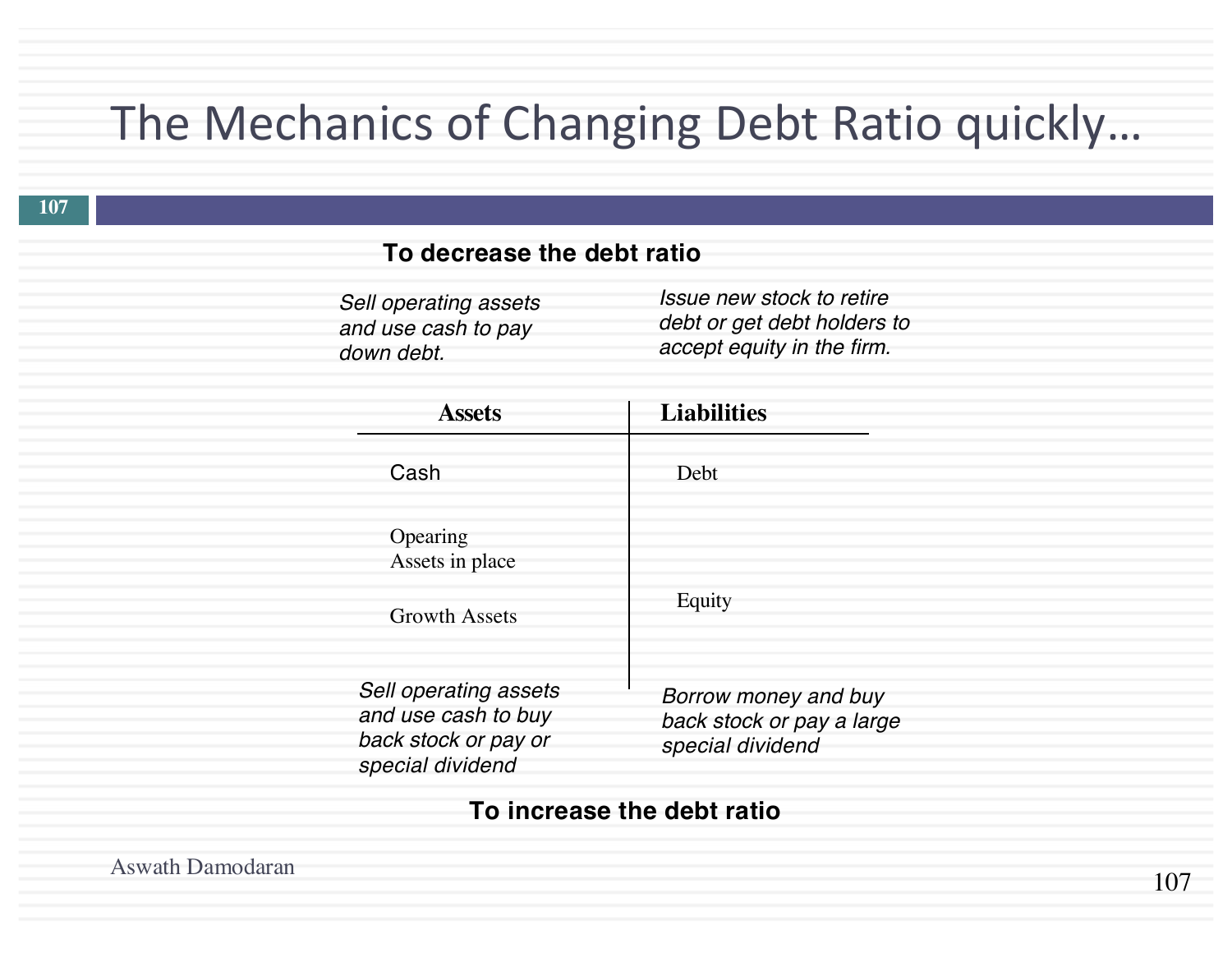### The mechanics of changing debt ratios over time… gradually…

- $\Box$  To change debt ratios over time, you use the same mix of tools that you used to change debt ratios gradually:
	- ¤ Dividends and stock buybacks: Dividends and stock buybacks will reduce the value of equity.
	- $\blacksquare$  Debt repayments: will reduce the value of debt.
- The complication of changing debt ratios over time is that firm value is itself a moving target.
	- **□** If equity is fairly valued today, the equity value should change over time to reflect the expected price appreciation:
	- $\blacksquare$  Expected Price appreciation = Cost of equity Dividend Yield
	- Debt will also change over time, in conjunction as firm value changes.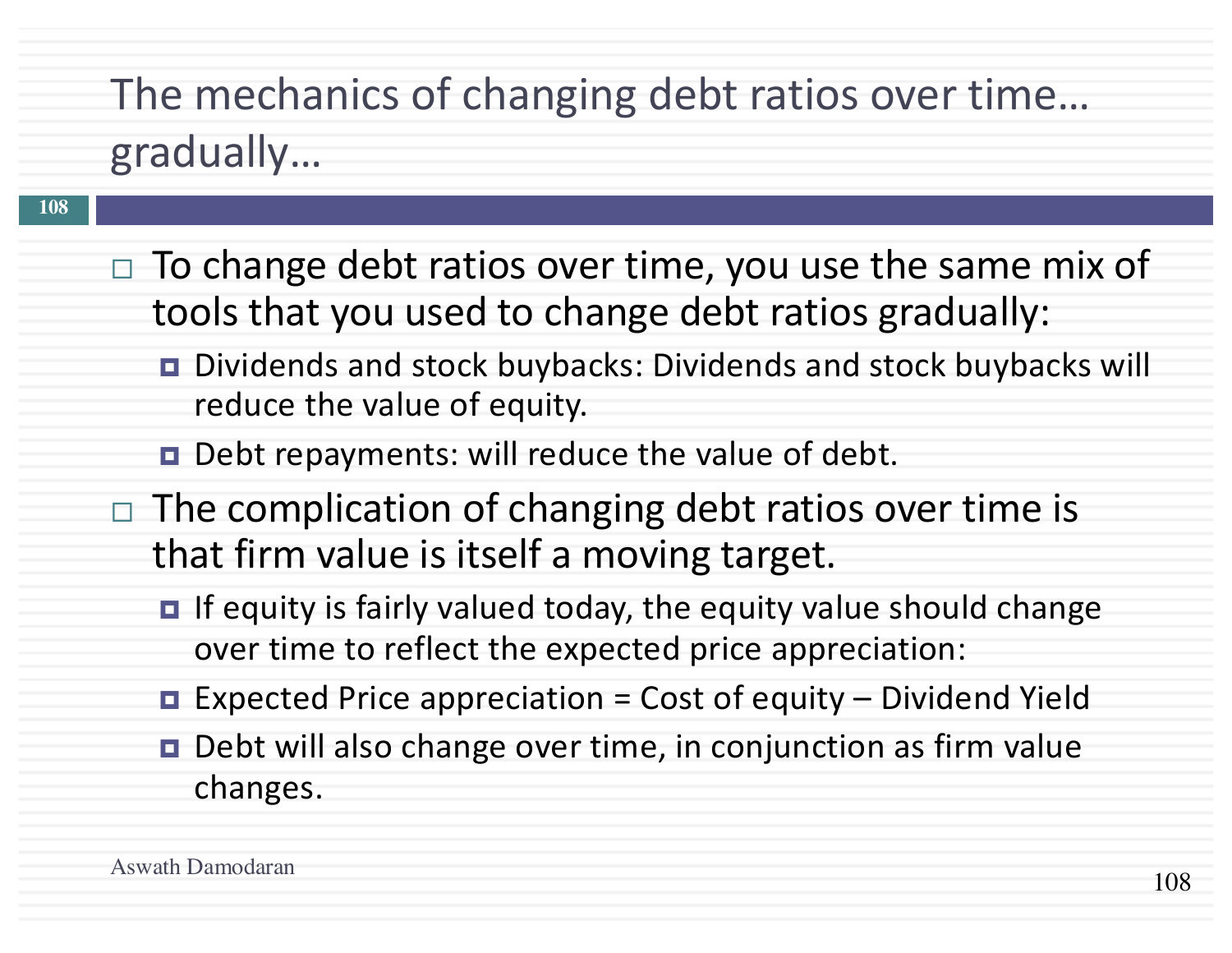#### Designing Debt: The Fundamental Principle

- $\Box$  The objective in designing debt is to make the cash flows on debt match up as closely as possible with the cash flows that the firm makes on its assets.
- $\Box$  By doing so, we reduce our risk of default, increase debt capacity and increase firm value.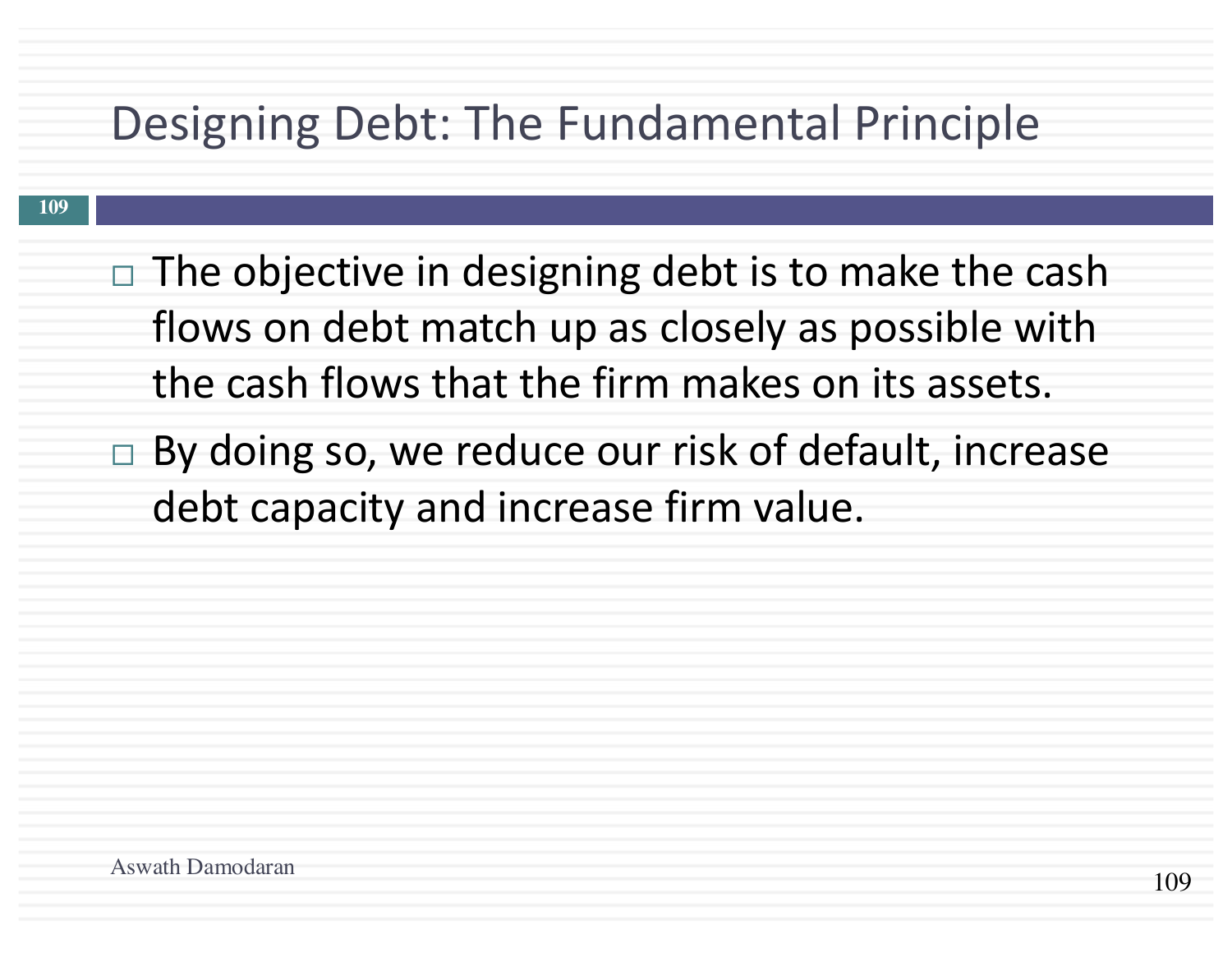# Firm with mismatched debt

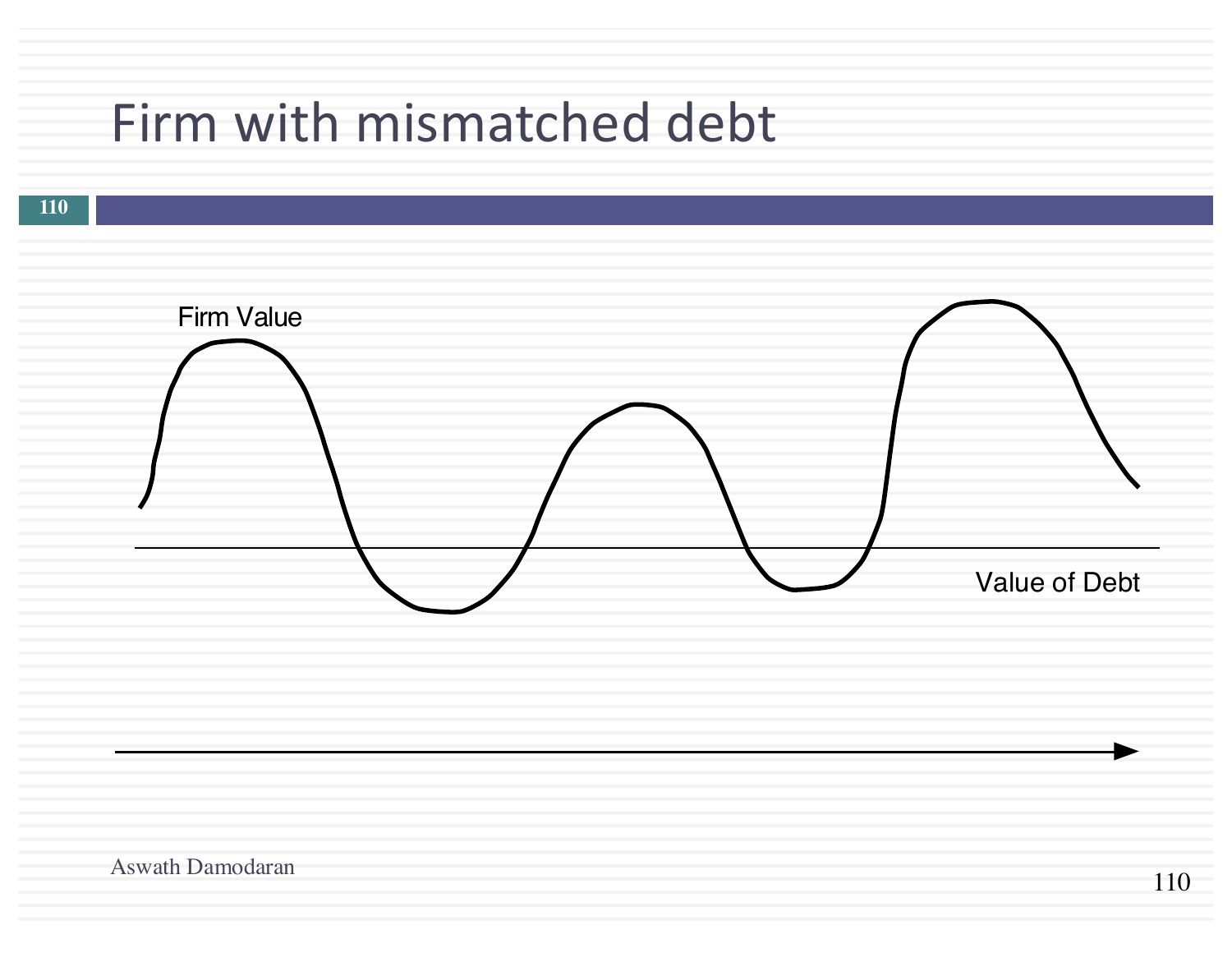# Firm with matched Debt



111

Aswath Damodaran